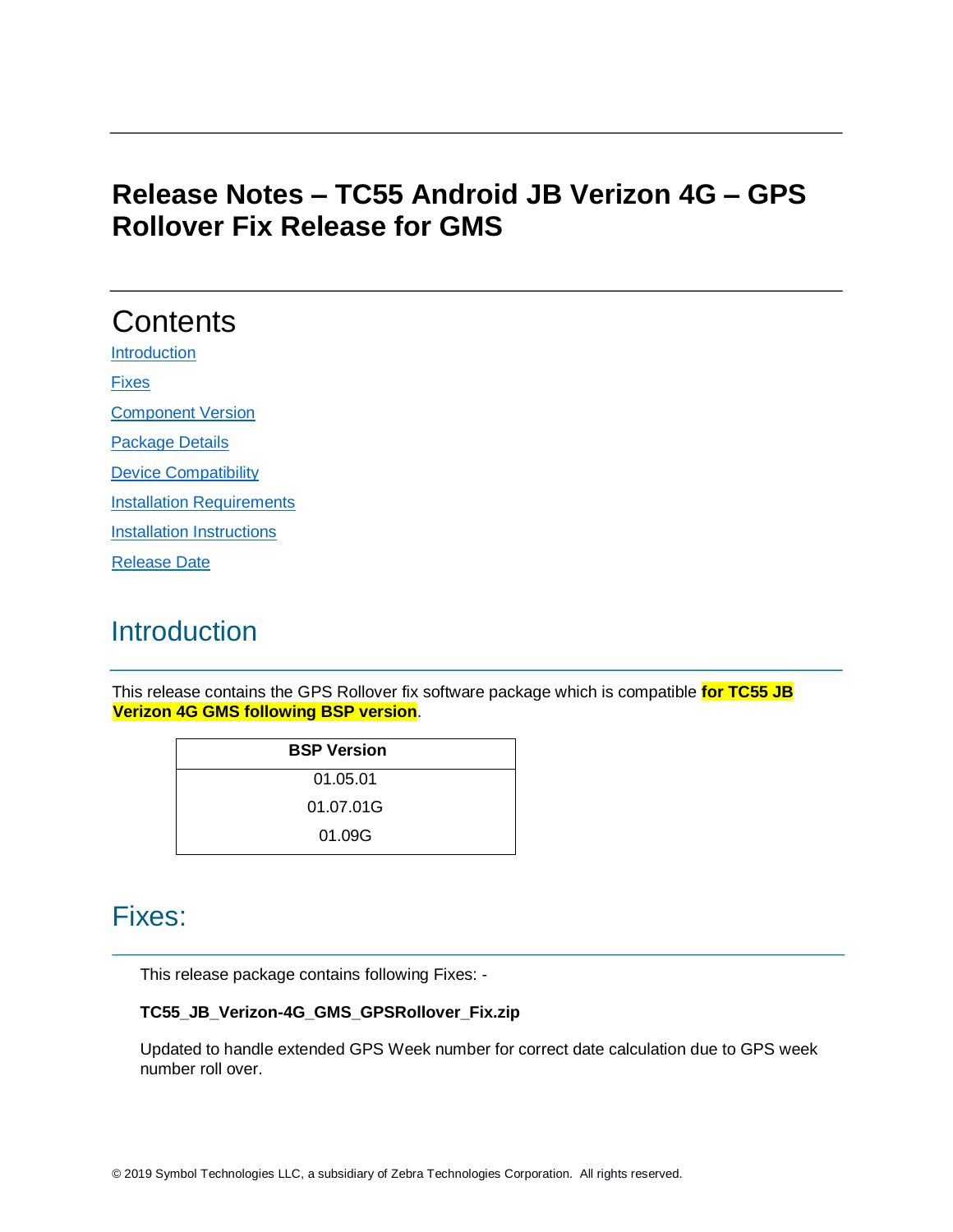SPR38676 - Resolved an issue related to GPS XTRA

SPR28110 - Resolved an issue wherein OS Update through MDMs was failing on devices without having external sdcard

#### <span id="page-1-0"></span>Component Version:

| <b>Component / Description</b> | <b>Version</b> |
|--------------------------------|----------------|
| <b>GPS Version</b>             | 1.0.2          |

### <span id="page-1-1"></span>Package Details

#### **TC55\_JB\_Verizon-4G\_GMS\_GPSRollover\_Fix.zip**

# <span id="page-1-2"></span>Device Compatibility

This software release has been approved for use with the following Zebra devices.

| <b>Device</b> | <b>Operating System</b> |
|---------------|-------------------------|
| TC55          | $JB$ 4.1.2              |

#### <span id="page-1-3"></span>Installation Requirements

This SW is intended for all the TC55 JB devices only.

- ADB installed on the PC (including adb drivers)
- USB debugging turned ON (from Developer options)